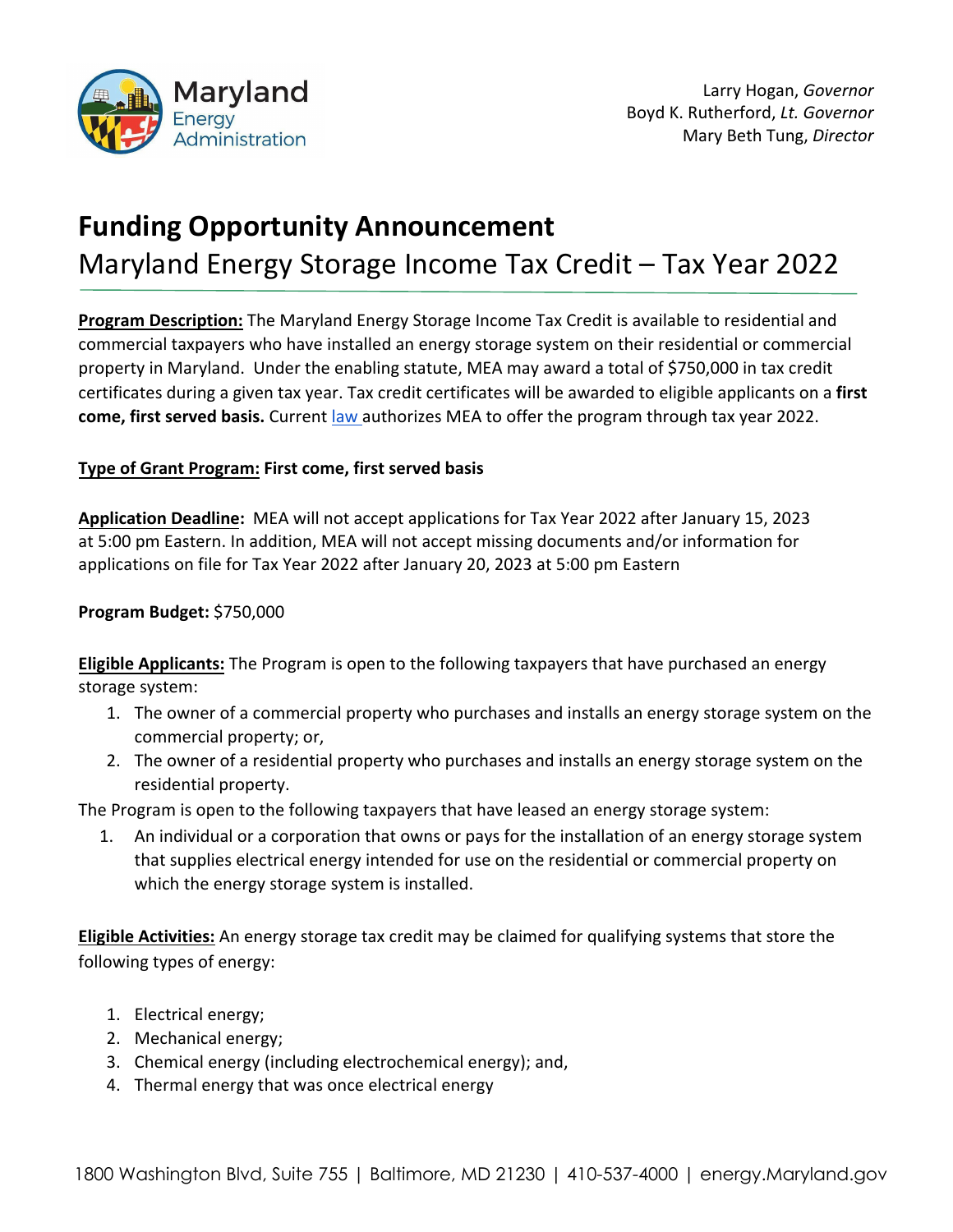Ineligible System Technology An energy storage tax credit may not be claimed for the types of energy storage systems listed below. It is within MEA's sole discretion to determine if an energy storage system is eligible for a residential or commercial tax credit.

- 1. Mobile energy storage systems, including but not limited, to electric vehicles and recreational camping equipment.
- 2. An electric hot water heater except for those participating in a demand response program.

**Award Formula:** Energy storage tax credit certificates are calculated differently for systems installed on residential and commercial properties. A tax credit certificate is calculated as the **lower amount** of:

- 30 percent of the total installed costs of the energy storage system; or,
- \$5,000 for an energy storage system installed on a residential property; or,
- \$150,000 for an energy storage system installed on a commercial property.

| <b>Table 1.1 - Reserved Tax Credit Allocations</b> |                          |                       |              |
|----------------------------------------------------|--------------------------|-----------------------|--------------|
|                                                    | <b>Purchased Systems</b> | <b>Leased Systems</b> | <b>Total</b> |
| <b>Residential</b><br><b>Taxpayers</b>             | \$300,000                | N/A                   | \$300,000    |
| <b>Commercial</b><br><b>Taxpayers</b>              | \$300,000                | \$150,000             | \$450,000    |
| <b>Total</b>                                       | \$600,000                | \$150,000             | \$750,000    |

[Click Here](https://energy.maryland.gov/business/Documents/Tax%20Credit%20Example%20Calculations.pdf) to view the Tax Credit Example Calculation Fact Sheet

**Required Application Documents:** The following supporting documents must be submitted with your application to the Program. Failure to properly submit the required documents may result in your application being delayed in processing or rejected.

- 1. Proof of real property ownership, if applicable. MEA will review the real property records on the State Department of Assessment and Taxation (SDAT) online Real Property Data Search tool to determine property ownership and, for residential applicants only, primary residency. If there is a discrepancy with the SDAT real property record, additional proof of your identity and/or real property ownership may need to be submitted prior to an application being deemed eligible.
	- a. Applicants whose properties are owned by a Trust must provide additional documents proving the applicant is in control of the Trust.
	- b. Applicants whose properties are zoned for agricultural use are asked to provide additional information and documentation which include a photograph(s) of the building/structure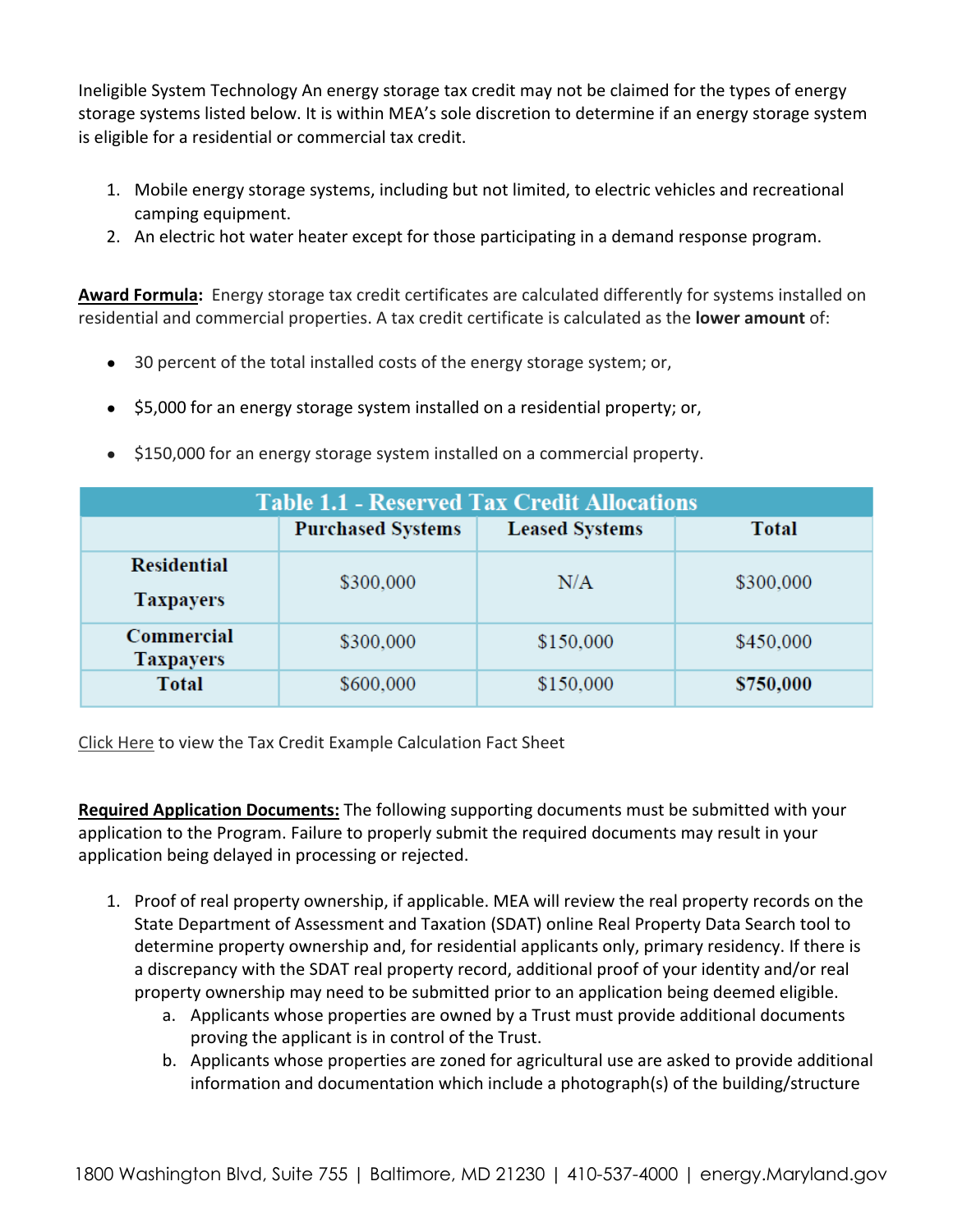where the energy storage system is located and a description of how that building/structure is used for personal or commercial agricultural uses.

- 2. Itemized invoice(s) must show that the energy storage system is paid in full (\$0.00- balance). The itemized invoice should include costs for the energy storage system equipment (i.e., battery system), electrical work/equipment (i.e., gateway), installation and labor, permitting, and Maryland sales tax, if applicable. Please ensure the costs associated with the energy storage system listed above are clearly separated from costs associated with a renewable energy system (e.g., solar photovoltaic), if applicable. If there is discrepancy between the itemized invoice and the application, MEA will defer to the invoice and amend the application for the purposes of recalculating the tax credit certificate.
- 3. All required permit numbers (building, electrical, and occupancy) issued by the Authority Having Jurisdiction (AHJ) for your county or municipality, and proof of final inspection approval. Proof of final inspection includes online permit records, or a photograph of the final inspection approval sticker issued by the inspection professional representing the AHJ, or permission to operate from the utility company. The final inspection approval sticker is typically located on the electrical panel.
- 4. Equipment certifications from a Nationally Recognized Testing Laboratory (NRTL) that is listed on the US Department of Labor's Occupational Safety and Health Administration's NRTL Program.
- 5. Equipment cut-sheets, specification sheets, or system brochure.
- 6. Photographs of the fully installed and commissioned energy storage system.
- 7. Any other applicable documentation verifying the energy system has been installed and is operational.

## **How to Apply and Application Deadlines**

#### **Electronic Application**

The Program utilizes an online application portal called "Jotform," which is available on the Program's webpage. If an energy storage installation company is filling out the application on behalf of the property owner, a completed Authorized Applicant Signature Form is required as part of the application. The Authorized Applicant Signature Form is available on the Program's webpage. Authorized Applicant Signature Form must be signed by both the property owner and a representative of the energy storage installation company.

## **Paper Application**

Paper applications are available upon request. Please contact Abigail Antonini via email at energystorage.mea@maryland.gov or by phone 410-537-4000 to request a paper application. The deadline to request a paper application is December 31, 2022 at 5:00 PM Eastern. Paper applications will be delivered by first-class mail.

#### **Application Deadline**

MEA will not accept applications for Tax Year 2022 after January 15, 2023 at 5:00 pm Eastern. In addition, MEA will not accept missing documents and/or information for applications on file for Tax Year 2022 after January 20, 2023 at 5:00 pm Eastern. If any information is deemed confidential or proprietary and you have concerns about transferring the information as described above, please contact MEA at energystorage.mea@maryland.gov to identify another way to securely transfer this information. Confidential commercial information or proprietary information should be marked confidential.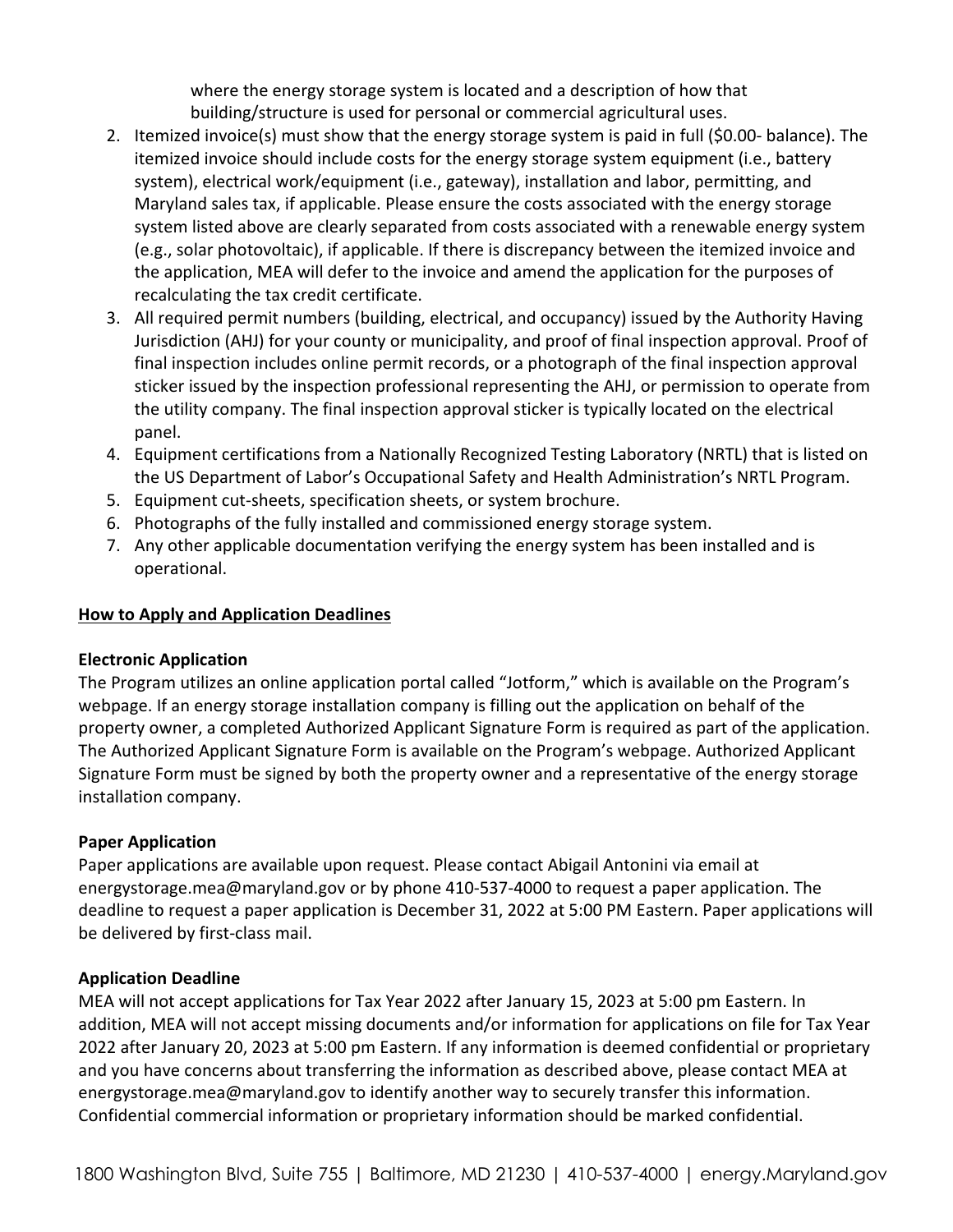## **Claiming the Tax Credit Certificate**

Generally, for taxable years beginning after December 31, 2012, taxpayers must file their Maryland income tax return electronically (Form 500 for Corporations, Form 510 and Form 510 Schedule K-1 for Pass-Through Entities, and Form 502 or 505 for Individuals) in order to claim a Business Income Tax Credit. They must complete the Business Tax Credit Form 500CR section of the electronic return and include a binary attachment or PDF of the certification received from the Maryland Energy Administration.

Please see the Comptroller's website, [www.marylandtaxes.gov](about:blank) for additional information regarding filing procedures.

## **Program-Specific Requirements**

Applicants must certify under penalty of perjury, to the best of their knowledge, the information provided in the Application submission and all the attachments are complete, accurate, and true. Applicants must further certify they are authorized to submit the Application and agree to the terms and conditions stated below.

1. The Maryland Energy Administration (MEA) may award up to \$750,000 of tax credit certificates for Tax Year 2022 on a first-come, first-served basis while funding is available.

2. Tax credit certificates are calculated as the lower amount of 30 percent of total installed costs of the energy storage system, up to \$5,000 for a residential property and up to \$150,000 for a commercial property.

3. MEA will not accept applications for Tax Year 2022 after January 15, 2023 at 5:00 PM Eastern.

4. MEA will not accept missing documents or information for tax credit applications on file for the Tax Year 2022 after January 20, 2023 at 5:00 pm Eastern.

5. Submission of an application does not guarantee the applicant will receive a tax credit certificate.

6. The total amount of tax credits available is limited. The incentive is structured as outlined above in award formula, and in the Maryland Energy Storage Income Tax Credit Program documents in accordance with the Annotated Code of Maryland Article - Tax - General §10–719 and Code of Maryland Regulations (COMAR) 14.26.07.

7. Energy storage systems must be installed at a residential or commercial property located within the State of Maryland.

8. The residential property where an energy storage system is installed must be the primary residence of the property owner. MEA will verify proof of primary residence via the Maryland Department of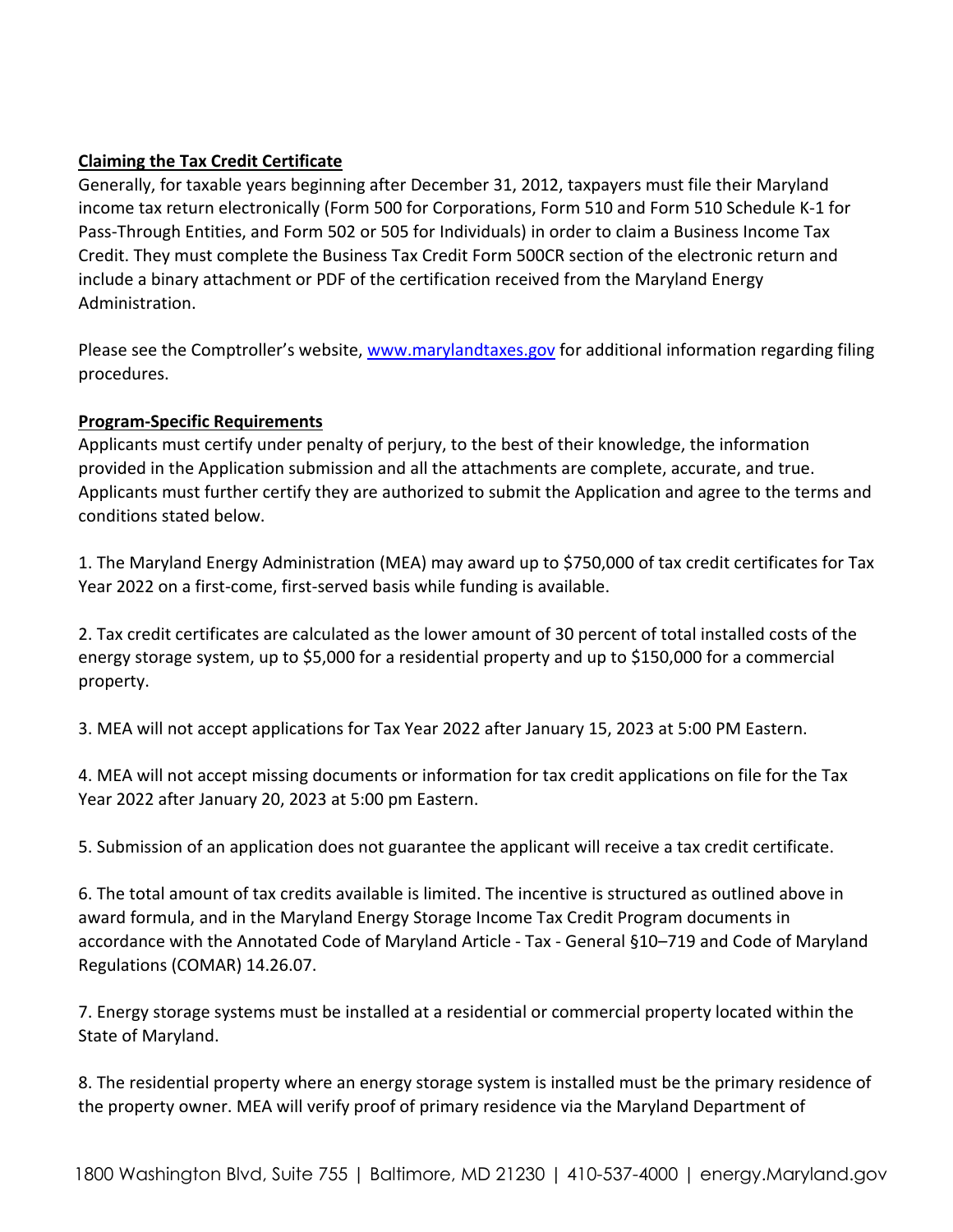Assessments and Taxation's (SDAT) online Real Property Data Search tool.

9. MEA may require applicants to submit personal information which provides proof of the applicant's identity, property ownership, and primary residence before issuing an energy storage tax credit certificate. Failure to submit these documents, if requested, in a timely manner may impact your success in being awarded an energy storage tax credit certificate. Applicants have the right to inspect, amend, or correct personal records created by MEA containing such personal information. MEA, subject to the Maryland Public Information Act, does not share personal information with any other entity.

10. MEA and its representatives, subject to the Maryland Public Information Act, and other applicable laws, will not divulge confidential financial or commercial information or trade secrets. Applicants should identify information that contains trade secrets or confidential financial or commercial information

11. If an applicant fails to provide all information and/or documentation MEA deems necessary to process and evaluate the application in a timely manner, MEA shall notify the applicant in writing (including email) of the application's missing information and/or documentation.

12. MEA will allow the applicant to submit any missing information or documentation within 45 calendar days of the date of the written correspondence (including email) notifying the applicant of the incomplete application, or by January 20, 2023, whichever occurs first.

13. Any applicant that fails to provide missing information or documentation to MEA within 45 calendar days, or by January 20, 2023, whichever occurs first, shall have their application rejected. Applicants may reapply to the program for the Tax Year 2022 energy storage tax credit if time allows and tax credits are still available.

14. It is within MEA's sole discretion to determine if an energy storage system is eligible for a residential or commercial tax credit.

15. Energy storage system installations must be completed during Tax Year 2022 (January 1, 2022 - December 31, 2022). For an energy storage system to be considered "complete," the system must be fully installed and pass all necessary permit inspections. If an energy storage system was installed in Tax Year 2021 (January 1, 2021 to December 31, 2021), but the final inspection approval or permission to operate from the utility was not received until Tax Year 2022, MEA will consider the energy storage system completed in Tax Year 2022, and the system will be eligible for a tax credit in Tax Year 2022.

16. Tax credits issued in Tax Year 2022 may not be claimed for energy storage systems completed before January 1, 2022 or after December 31, 2022.

17. If an initial Reserved Tax Credit Allocation is oversubscribed, but funding remains available in another Allocation, eligible applicants will be placed into a waitlist queue for Tax Year 2022. MEA will remove the Reserved Tax Credit Allocations on July 1, 2022. Applicants that were placed onto the waitlist will be issued tax credit certificates in the order MEA received the applications. If the program utilizes the full \$750,000 of tax credit certificates for TY 2022 before July 1, 2022, applicants placed onto the waitlist in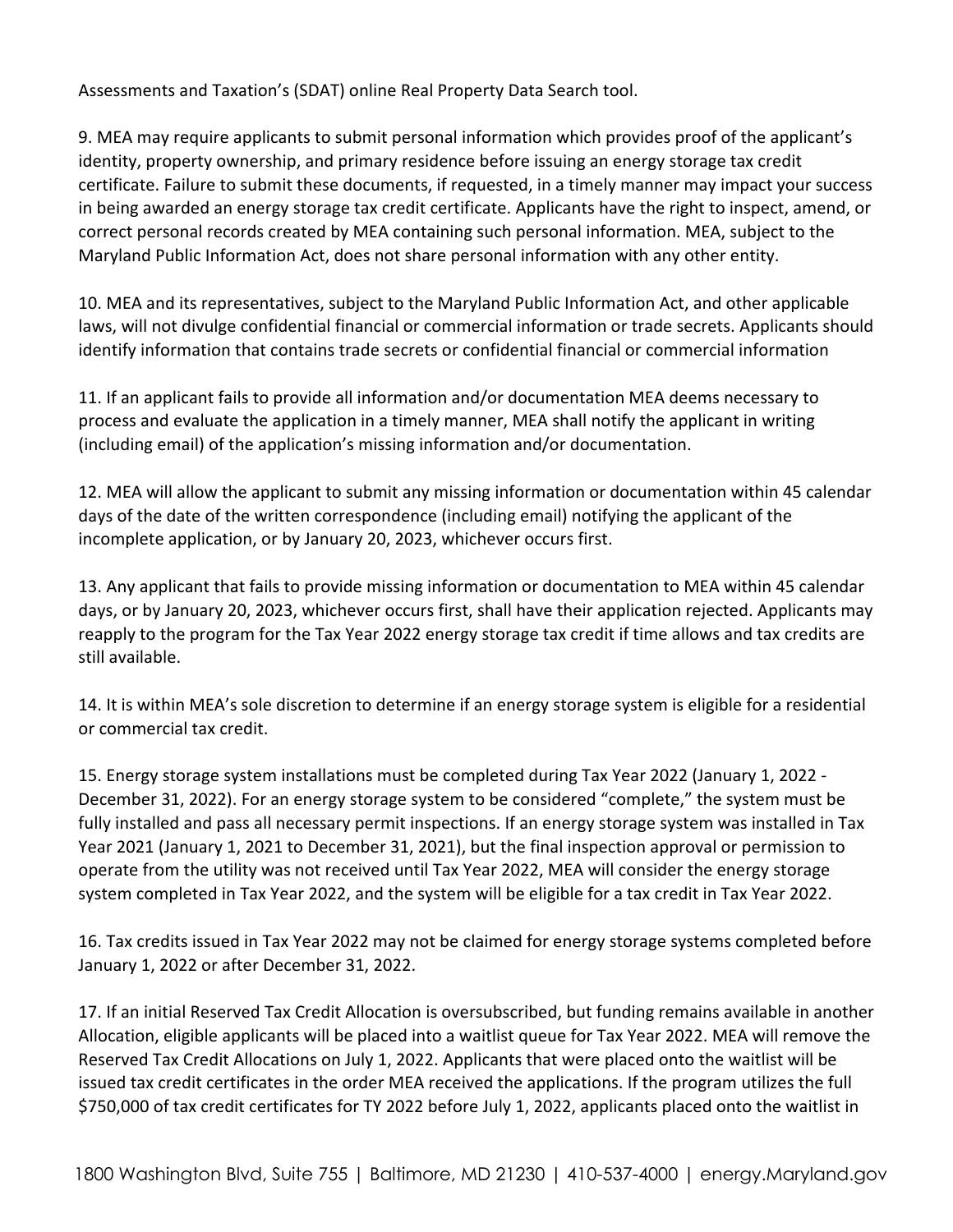Tax Year 2022 cannot be carried over to Tax Year 2023. Under no circumstances will more than \$750,000 in energy storage tax credit certificates be awarded for a single Tax Year.

18. Energy storage systems must meet the requirements of all Federal, State, and local laws, regulations, ordinances, and all other legally binding requirements, including applicable building codes as well as interconnection with the local electric utility and PJM Interconnection, if applicable.

19. Qualifying energy storage systems shall maintain certain safety criteria including:

- a. Utilize equipment certified by a nationally recognized testing laboratory (NRTL) that is listed on the US Department of Labor's, Occupational Safety and Health
- b. Be installed by a licensed professional (e.g., a licensed electrician for electrical systems); and be in compliance with all applicable building and fire codes.

20. Commercial taxpayers are limited to one energy storage tax credit certificate in Tax Year 2022.

21. Residential taxpayers are limited to one energy storage tax credit certificate, regardless of tax year.

22. Energy storage tax credit certificates are limited to one per property address, regardless of tax year.

23. Energy storage tax credits shall be applied to Maryland State Income Tax Liability.

24. Any unused amount of an energy storage tax credit may not be carried over to any other future tax year.

25. Energy storage tax credits are non-refundable.

- 26. Energy storage tax credits may not be claimed for the following types of energy storage systems:
	- a. Mobile energy storage systems including, but not limited to, electric vehicles and recreational camping equipment.
	- b. An electric hot water heater, except for those participating in a demand response program.

27. Energy storage systems that receive grant funding from the Game Changers Grant Program, the Resiliency Hub Grant Program, or any other program offered by MEA are ineligible to receive a tax credit certificate from this Program.

28. Applicants and recipients shall allow MEA or its representative(s) direct access to energy storage systems for which the applicant is requesting or has received an energy storage tax credit for the purposes of verifying all claims and representations.

29. MEA or its representative(s) may use photos and video of an applicant's facility, and energy storage system data provided in the application package, for marketing, publicity, and advertising purposes. MEA shall provide the applicant an opportunity to review, approve, and consult with MEA to assure that a written case study, photo or video taken of its facility will not disclose confidential personal or business